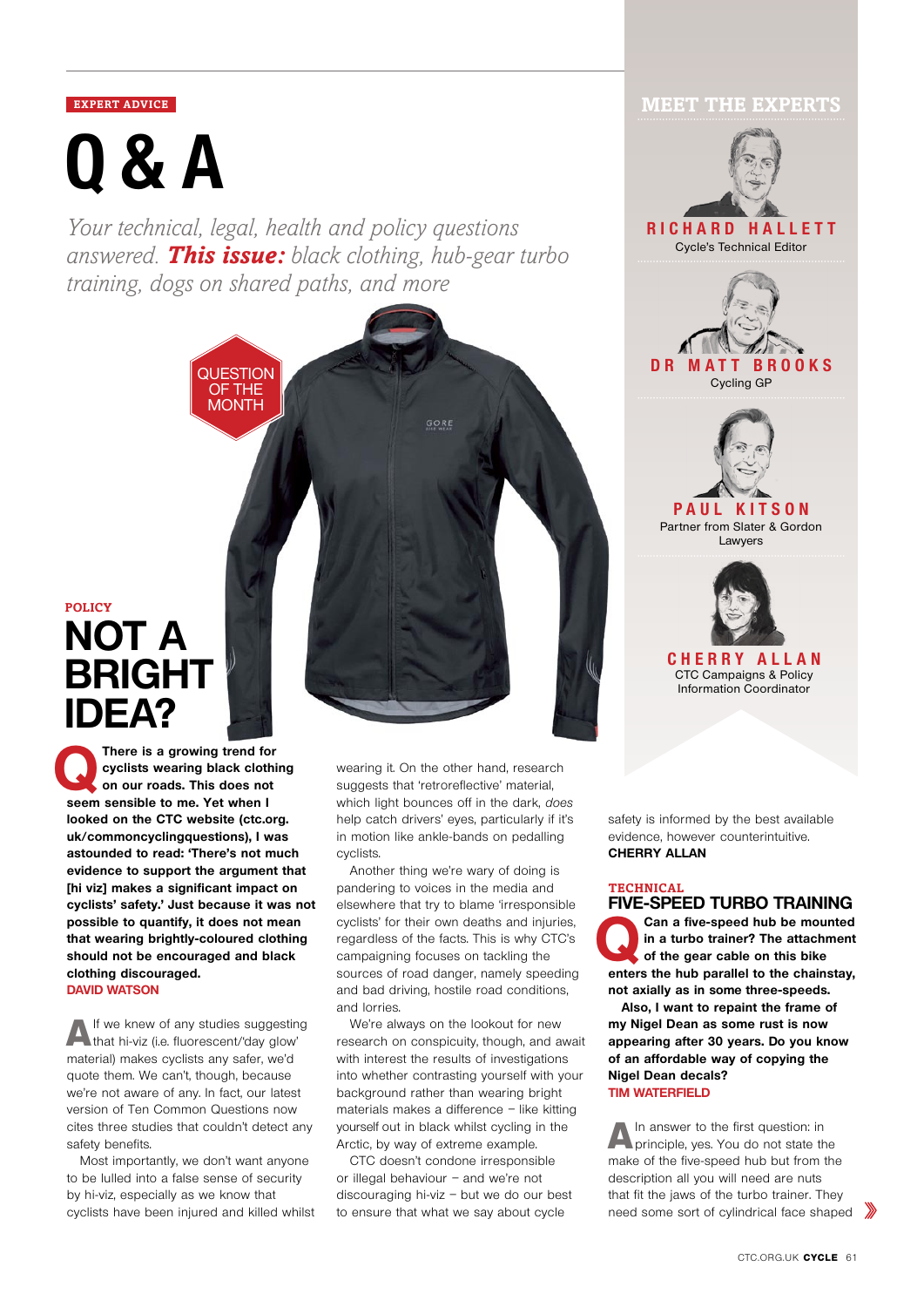

**You don't have to have energy drinks during and after cycling. Ordinary tap water is fine**

similarly to the head and nut of the quickrelease skewer supplied with the trainer. If those that come with the hub won't fit. try Tacx Axle Nuts. They are made with a choice of 10mm or 3/8in thread.

There are several useful sources of old or replica decals, including H Lloyd Cycles of Penrith (hlloydcycles.com), who can supply decals for Reynolds tubesets. Search for 'Nigel Dean Classic decals' online and you will find a seller in France offering them on eBay for around £20 for the set.

**Richard Hallett**

### **Health DIABETES & ENERGY DRINKS**

**PVe just had my annual blood tests done. The result was a slight impairment of glucose regulation. tests done. The result was a slight This did not show diabetes but could increase the risk in the future. This got me thinking about the energy drink I use (SIS Go Energy). Is this okay or should I consider changing? I don't go hard and fast on my rides, generally a steady 50 miles at around 12.5mph. Alan H Tyler**

**A** Diabetes is a relatively common<br>condition that results in raised blood sugar levels. Type 2 diabetes, which usually develops later in adulthood, is far more common than type 1 (which often appears in childhood).

Many people have blood sugar levels above the 'normal' range, but not high enough to be classified as diabetes. Several terms may be used for this by doctors. These include 'impaired fasting glycaemia', 'impaired glucose tolerance' and 'pre-diabetes'. These people are more likely to go on to develop diabetes over time. However, this risk can be reduced by eating a healthy diet, maintaining a sensible weight, and taking regular exercise.

Overall diet and lifestyle is more important than individual food items or drinks. A diet which is high in fruit and vegetables and lower in sugars, fat and salt is (as usual) best. It is generally

recommended to eat some starchy carbohydrates at each meal, such as pasta, rice and grainy breads as these release energy over a more prolonged period.

In terms of what to drink during and after cycling, water is perfectly adequate, especially for shorter rides. If you are cycling for more than an hour and would prefer to take a 'sports drink', you could save some money by making your own using cordial, water and a pinch of salt. There's no need to use any particular brand.

**Dr Matt Brooks**

# **Technical NARROW-WIDE CHAINRING**

On page 20 of the Oct/Nov issue,<br>
perference is made to mountain<br>
bike gearing 'with a narrow-wide<br> **bike gearing** 'with a narrow-wide **reference is made to mountain chainring'. I have not come across this phrase before. Can you explain? John Pegg**

AThe term 'narrow-wide' refers to the width of the chainring teeth, which are made alternately narrow and, er, wider. It's designed to retain the chain on a singlechainring bike without recourse to a chain guide mounted at the bottom bracket or seat-tube.

The idea is that the wider teeth fit between the chain's outer plates and the narrower teeth between the more closelyspaced inner ones in order to lessen or obviate the likelihood of chain derailment when the chain is flapping around on bumpy terrain. Many users affirm that this is indeed the case, indicating that the concept has practical merit. The chainring must, of course, have an even number of teeth.

**Richard Hallett**